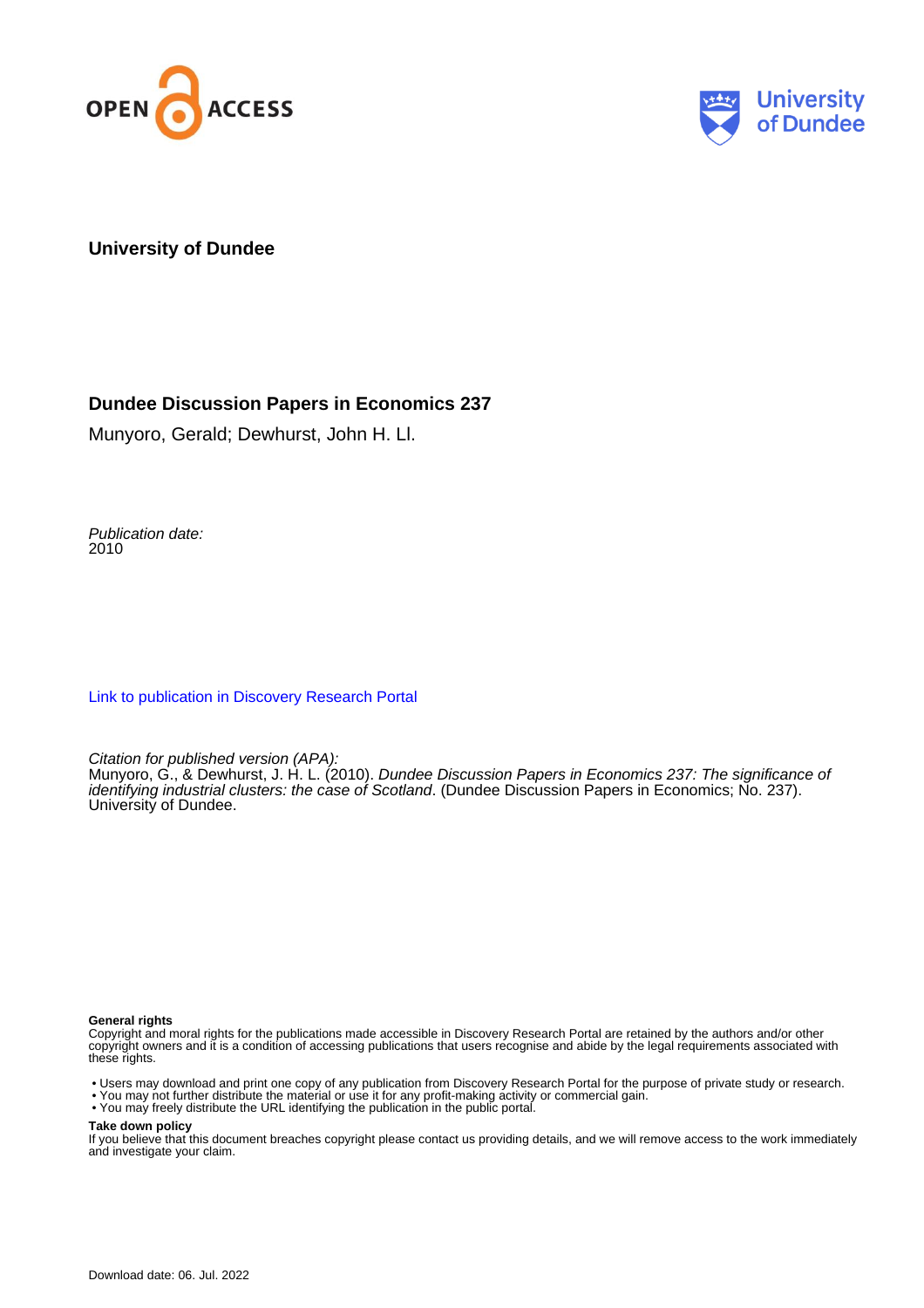

# **Dundee Discussion Papers in Economics**



The Significance of Identifying Industrial **Clusters** The Case of Scotland

> Gerald Munyoro & John H. Ll Dewhurst

Department of Economic Studies, University of Dundee, Dundee. DD1 4HN

Working Paper No. 237 July 2010 ISSN:1473-236X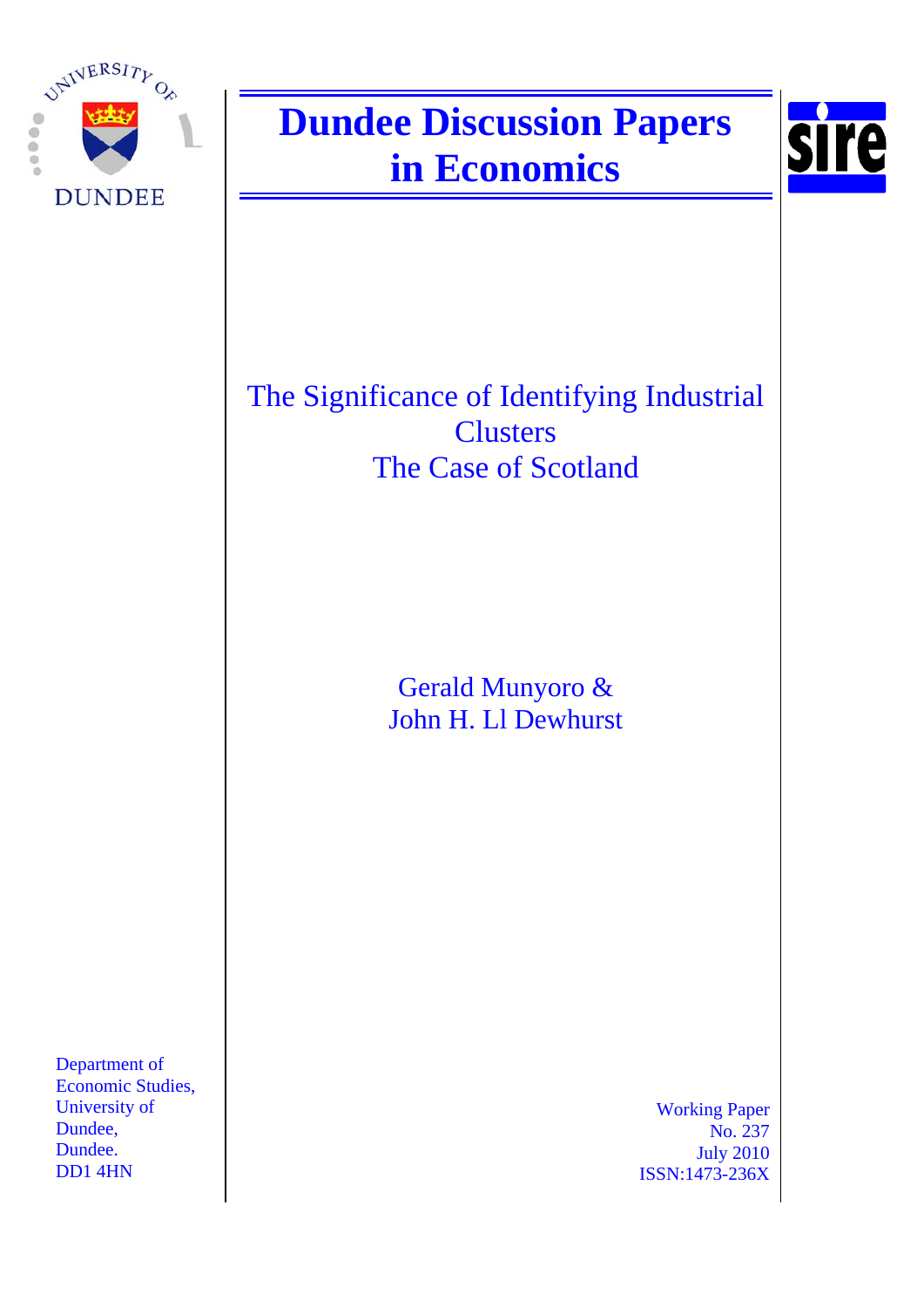# The Significance of Identifying Industrial clusters The Case of Scotland

Gerald Munyoro and John H. Ll Dewhurst Department of Economic Studies, University of Dundee Dundee DDI 4HN, Scotland, UK

#### ABSTRACT

 Industrial clustering policy is now an integral part of economic development planning in most advanced economies. However, there have been concerns in some quarters over the ability of an industrial cluster-based development strategy to deliver its promised economic benefits and this has been increasingly been blamed on the failure by governments to identify industrial clusters. In a study published in 2001, the DTI identified clusters across the UK based on the comparative scale and significance of industrial sectors. The study identified thirteen industrial clusters in Scotland. However the clusters identified are not a homogeneous set and they seem to vary in terms of their geographic concentration within Scotland. This paper examines the spatial distribution of industries within Scotland, thereby identifying more localised clusters. The study follows as closely as possible the DTI methodology which was used to identify such concentrations of economic activity with particular attention directed towards the thirteen clusters identified by the DTI. The paper concludes with some remarks of the general problem of identifying the existence of industrial clusters.

**Keywords:** Industrial Clusters, Scottish economy, Travel-to-work areas

**JEL Classification**: L23, R12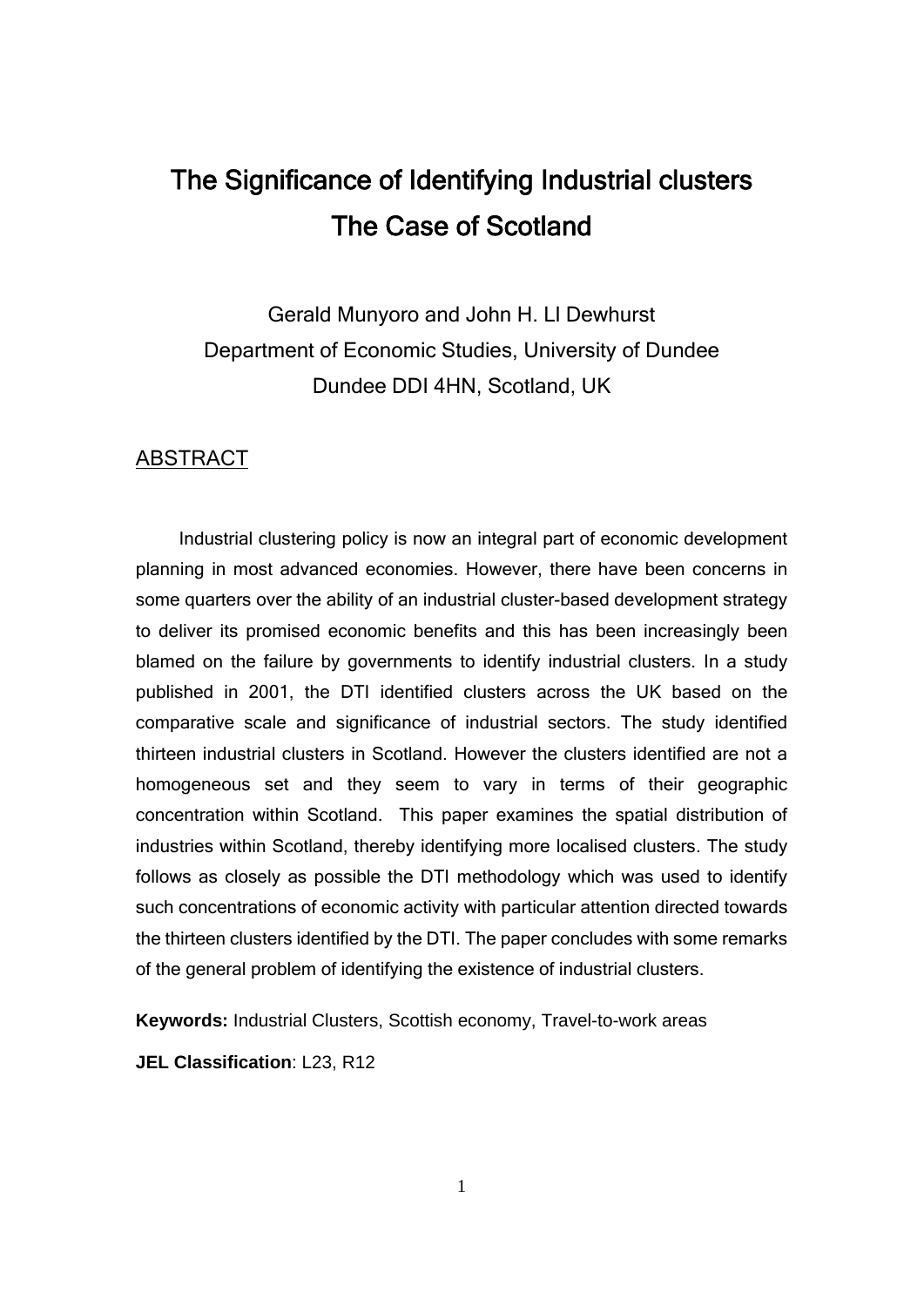#### **Introduction**

In recent years, industrial clustering policy in Scotland has been, in part at least, directed towards supporting and fostering the development of industrial clusters (Scottish Executive, 2000, 2001a, 2001b; Scottish Enterprise, 1993). However such a policy relies to a great extent on being able to identify industrial clusters. There has been little systematic work that has tried to identify such activity using freely available data, an exception being the DTI in their study of industrial clusters in the UK (2001).

The paper examines the possibility of identifying industrial clusters that exist in parts of Scotland. The methodology chosen mirrors, to some extent at least, that adopted by the DTI. After describing that methodology we amend the procedure in order to identify clusters of economic activity at the spatial level of travel to work areas in Scotland. The clusters identified are compared to the set identified for Scotland as a whole by the DTI. Further inspection of the results of the exercise suggests that cluster activity may be restricted to the larger urban settlements. However the identification of clusters attempted here does not recognise all the properties of clusters that have been noted by previous authors in the field. In a later section of the paper we look at these properties and discuss to what extent our approach might be modified in order to incorporate these potential features of industrial clusters. A brief conclusion ends the paper.

#### The Mapping of Industrial Clusters

The method of identifying clusters of economic activity adopted by the DTI is best explained by means of the diagram given in Annex 2 of their report and reproduced in Figure 1 at the end of this paper.

The method starts by identifying "regional highs" defined in terms of employment in 5-digit SIC industries. The DTI classify industries as "highs" if (a) they have, in the region under consideration, a location quotient greater than 1.25 and (b) the industry accounts for at least 0.2% of the employment in the region. This procedure identifies the first set of industrial clusters for any region. To these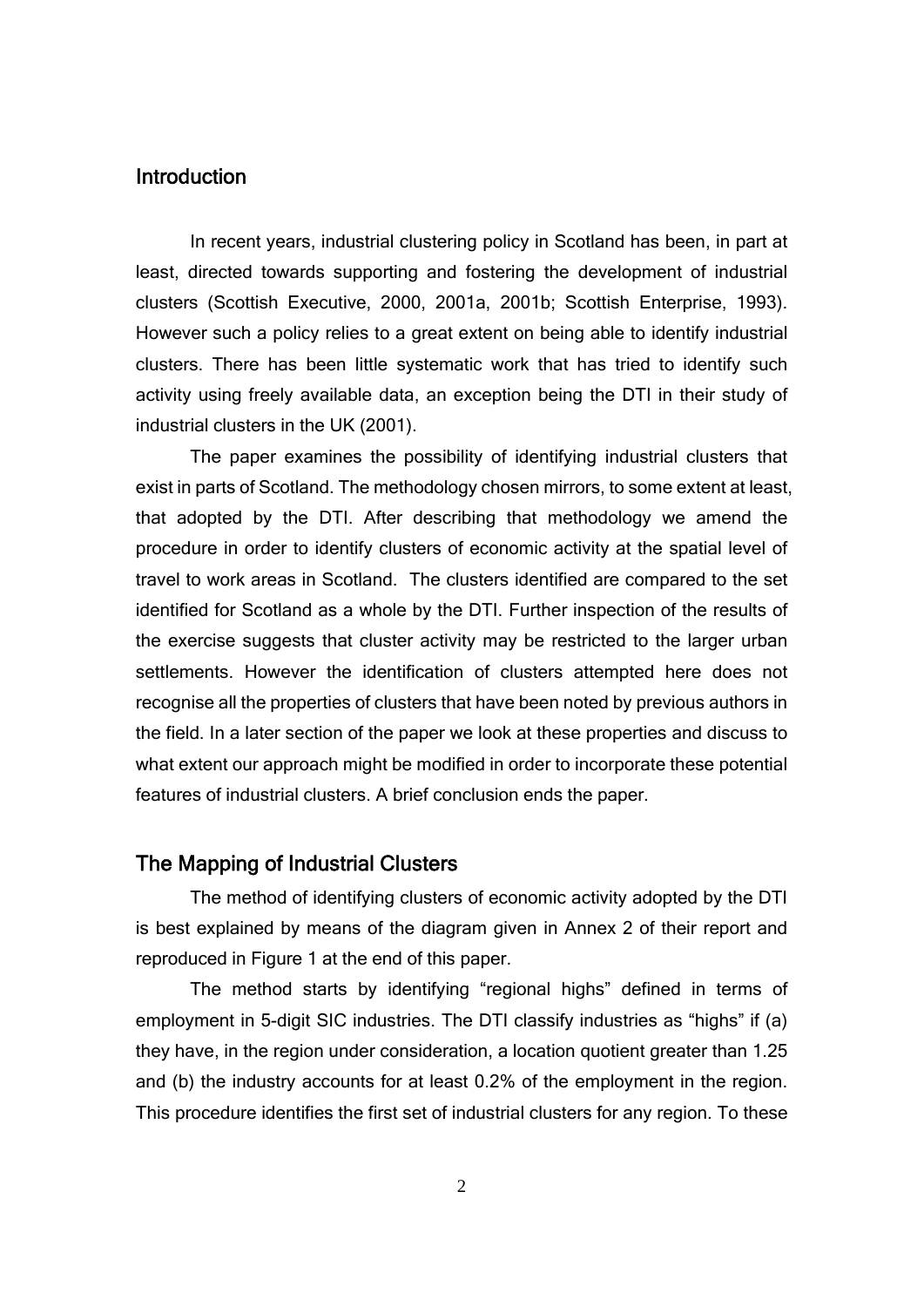are added a further set of industries which are determined by reviewing those industries that fail either or both of the criteria. This stage involves consideration of results from interviews with key representatives and agencies in the regions and an investigation of the structure of industrial trading linkages revealed in that primary and further secondary research.

In this paper we report results based on an application of the first stage of this procedure only. At this stage we have yet to incorporate any survey elements into our methodology nor have we explored any clusters that may be formed on the basis of trading links. The analysis of this study was conducted using 1998 Travel-to-Work areas (TTWA). Arguably TTWAs are the most appropriate area units to use, as these reflect, as closely as possible, what might be considered as local economies. Scotland contains fifty-two TTWAs. The employment data for 2004 were used as these were the most recent Annual Employment Survey data available from the National Online Manpower Information System (NOMIS). After identifying the "high spots" for each TTWA in similar manner to the DTI, these were then grouped to form the basis of an industrial cluster. However, we do qualify the results of this exercise by looking at the distribution of the numbers of firms in the industrial sectors identified. Arguing that an industrial cluster can hardly be said to exist unless there are a sufficient number of small and medium sized firms to interact with each other some "high points" were excluded if they were industries in which few firms were located in the TTWA being considered.

#### Key Findings

The diagram below summarise the results of the mapping exercises carried out in the Scotland's 52 travel-to-work-areas (TTWA). The cluster mapping exercise identified a number of industrial clusters in 8 TTWA areas, namely Edinburgh, Glasgow, Dunfermline, Dundee, Aberdeen, Greenock, Motherwell and Lanark, and Brechin & Montrose. In these areas the exercise identified both well-established and relatively recent and growing industrial clusters. The Information and Communication Technology (Edinburgh and Glasgow), the Financial Industries (Edinburgh and Glasgow), and the Oil and Gas and the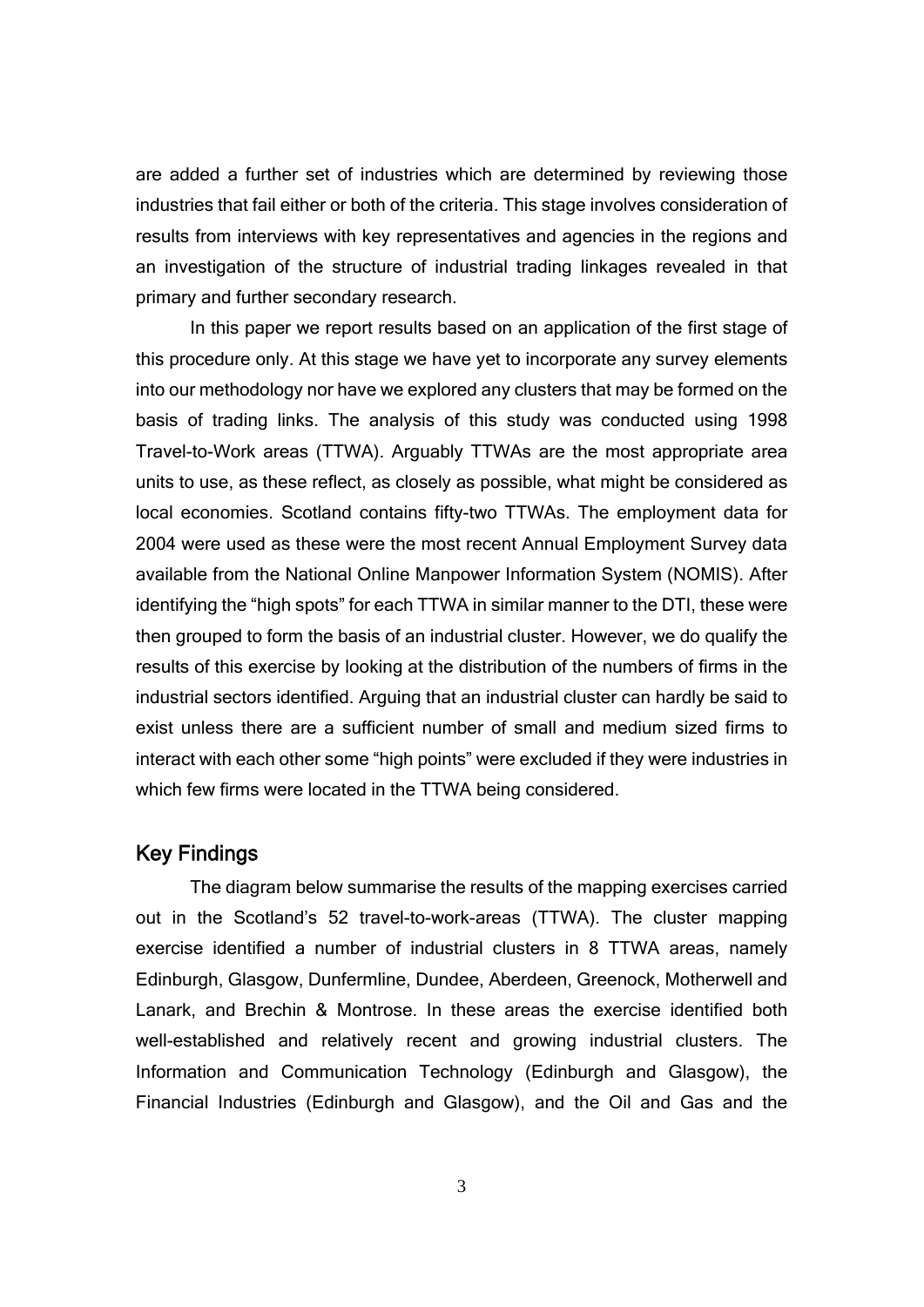Mechanical Engineering (Aberdeen) sectors are the leading industrial clusters in Scotland. Biotechnology (Edinburgh and Dundee), Media and Entertainment (Edinburgh and Glasgow) are still at the introduction of their life cycles. Strikingly the rural areas of the country do not have appear to have any well established industrial clusters at this level of spatial disaggregation. There have been claims that there are several industrial clusters in both the Highlands and Islands and the Border region (Highlands and Islands Enterprise, 1998). However they do not appear to figure prominently at the travel-to-work area level.

All of these clusters consist of both small and large firms with the former tending to dominate in most sectors. Dunfermline, Greenock, Motherwell & Lanark and Brechin & Montrose have relatively small scale industrial clusters which might be regarded as spin offs from the industrial clusters of the main cities. The industrial clusters identified following this methodology are shown in Table 1.

It should be noted that the list of industrial clusters identified here differs from the list identified in the DTI study. For Scotland as a whole the DTI identified a set of 13 industrial clusters. The differences being that the eight sectors Agriculture/ Food Processing, Chemicals, Civil Engineering / Construction, Knitwear, Shipbuilding, Tourism, Whisky and Wood / Paper products do not figure prominently for any individual travel-to–work area. This would appear to suggest that in identifying cluster activity in an economy the spatial scale at which the identification is made may be crucial to the set of clusters identified.

#### Features of Industrial Clusters

Both Perry (1999) and Ketels (2003) suggest that there was need to test an industrial cluster in order to justify its existence. Their concern was that without such ground rules then it was possible to claim clusters at liberty, something they felt would lead to disorientation of the perception of industrial clustering. Wolfe and Gertler (2004) also noted that in many pre-existing studies of industrial clusters there had been a tendency of treating *bona fide* and impostor industrial clusters as uniform. Genuine industrial clusters are clusters with properties mentioned below whilst impostor clusters lack the characteristics displayed by genuine clusters. An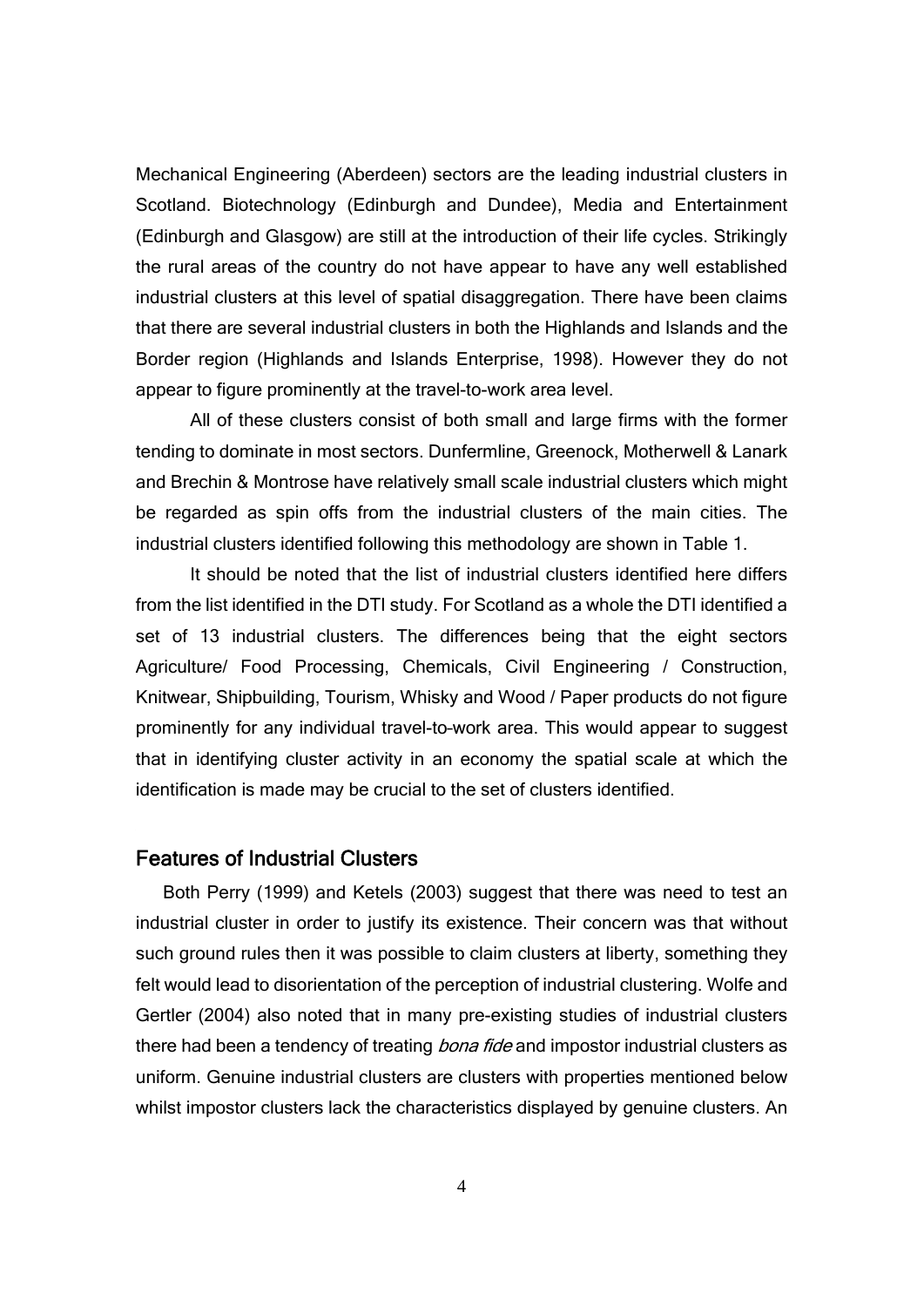examination of the literature suggests that a genuine cluster is likely to exhibit most if not all of the following nine characteristics:

- 1. Spatial / geographical proximity refers to firms located near to other firms engaged in the same business. This is indispensable in that it enables firms to foster social interaction and trust, given the nature of the information firms in a cluster share with different institutions (universities) and infrastructure (national research stations) especially in the cities. Firms in this situation are also allowed to learn, compare, compete as well as collaborate with others without any difficulties (Perry, 1999; Porter, 1998). In addition geographical proximity encourages local outsourcing, especially for advanced and specialised inputs that involve embedded technology, information and service content. Here size of a firm does not matter but what matters is the provision of sharing information that will enhance efficiency in production and marketing given that lots of firms all over the world are chasing few consumers. The need for firms to be sufficiently close in space allows any positive spill-overs and the sharing of common resources to occur and in the process bringing more business to the cluster and more positive results such as quality products and services through both cooperation and competition (Steiner, 1998). As the results given in the previous section illustrate the spatial scale at which one works is likely to affect ones conclusions.
- 2. Innovation: Innovation is the key driver of competitiveness and productivity, especially if it is geographically localised and clustered firms form part of the set of total actors engaged in innovation system. The linkages between suppliers, producers and customers are important for innovation and are the key characteristics of the most innovative firms (Simmie, 2004).
- **3.** Communication (Information spill-overs): Communication refers to the operation of industrial clusters in its social and economic context such as chatting, gossiping, brainstorming, in-depth discussions and problem analysis. Thus communication in a cluster is improved through continuous interaction and information-sharing. This in turn eliminates some misunderstanding and suspicions that might have existed gradually. Step by step the cognitive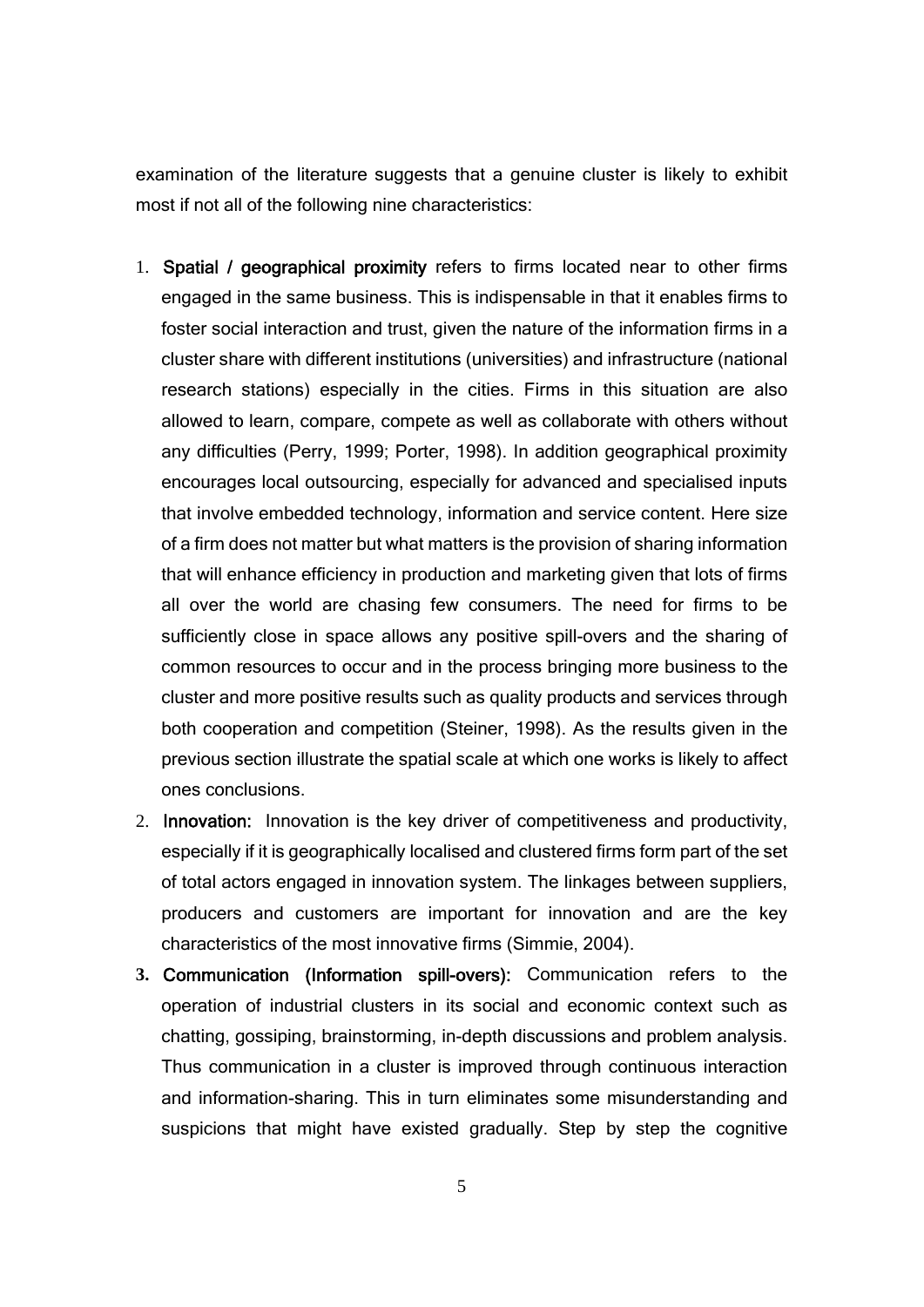distance is also diminished through the emerging of 'code-books' which refers to shared language, ways of communication as well as understanding the information (Maskell and Lorenzen, 2004). The advantage here is the ability firms have for face to face meetings which can be called at short notice. At the same time it is also possible to have a greater frequency of meeting because time and money costs are less than if some people have to travel long distances. One might argue that there are e-mails and video conferencing these days thus there is no need to have face to face meetings but this is not the case as media was found not be a substitute for physical face-to-face meetings, co-presence and co-location of people and firms within the same industry or region (Cumbers and Mackinnon, 2004: Bathelt et al, 2004). Firms in an industrial cluster tend to develop similar language, technology attitudes and interpretative schemes which are shared by those who participate in it. This gives them an advantage against loner firms who will not be able to share knowledge leaving them at a disadvantage (Bathelt at al. 2004; Maskell and Lorenzen, 2004; Wolfe and Gertler, 2004; Grabher, 2002a).

- **4.** Trust: Firms with high-trust business networks benefit from the reciprocal exchange of information and knowledge but at the same time are bound by 'strong ties' of obligation which regulate behaviour and prevent 'malfeasance'. In this way, trust is conceptualised as a key form of 'glue' which binds networks together and sustains firms' involvement in the process of collective learning (MacKinnon et al, 2002; Wolfe and Gertler, 2004; Turok 2003).
- 5. Critical Mass: In industrial clusters, there is need to have a sufficient number of participants present in a cluster for the interactions to have a meaningful impact on firms' performance. The larger the number of similar and related firms in a spatial cluster, the more vibrant and valuable the local buzz; the more firms, the greater the potential for well-developed global pipelines; the better developed these pipelines; the more refined the buzz (Bathelt et al, 2004). Our incorporation of information regarding the size distribution of the firms in our regional "high spots" is one way of trying to incorporate this dimension of cluster activity.
- 6. Linkages / Interactions: Firms in industrial clusters need, to some extent at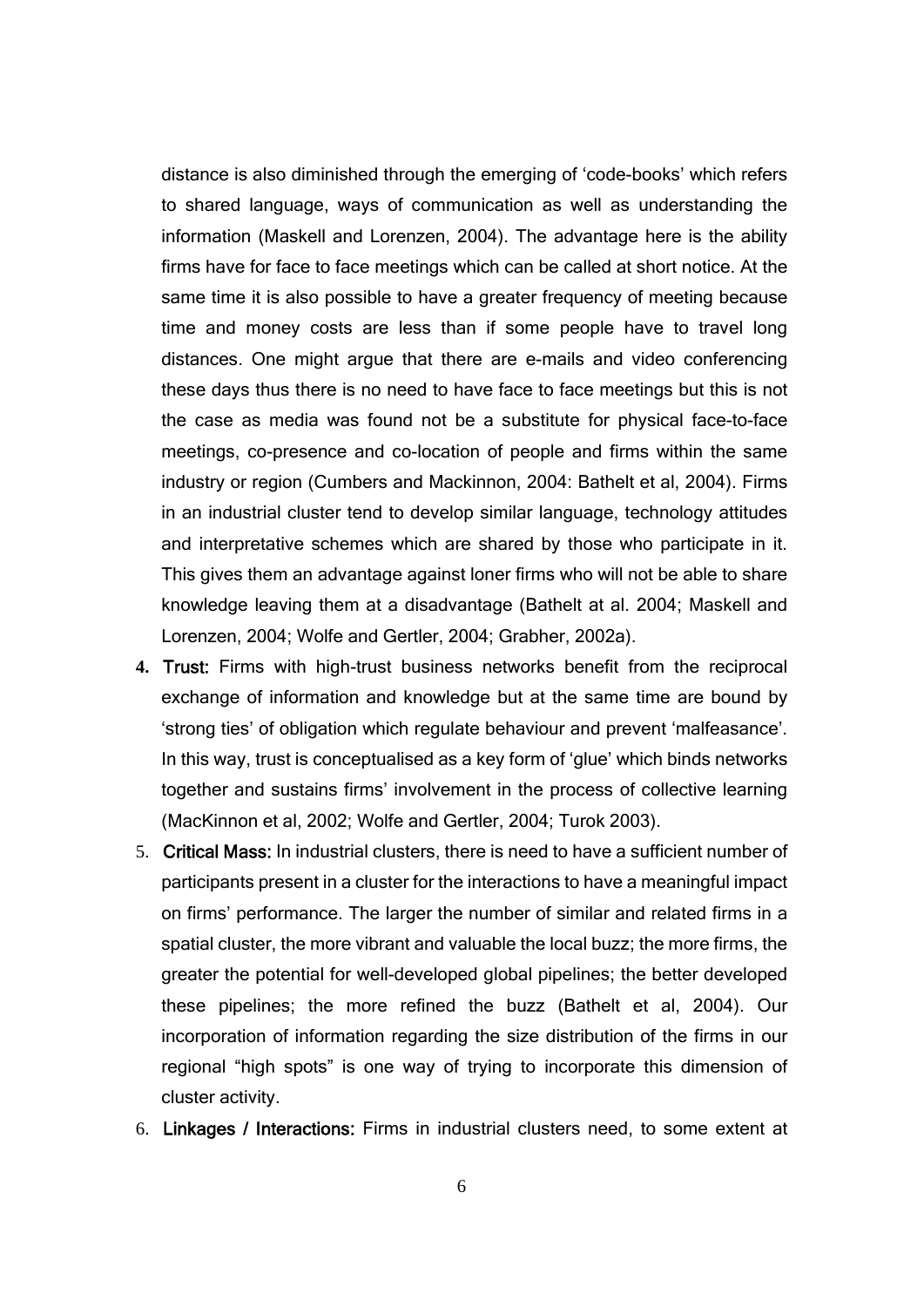least, to share a common goal. The firms can only benefit from proximity and interaction through social and economic linkages. Linked companies and institutions represent a robust organizational form that offers advantages in efficiency, effectiveness and flexibility. A host of linkages among cluster members results in a whole greater than the sum of its parts (McCann and Dewhurst, 1998; Porter, 1998; 2003; Simmie, 2004). In future research we shall try to reflect this feature of clusters by incorporating evidence on industrial trade patterns which may be found in the Scottish input-output tables.

- 7. Social Embeddedness: The strength of relationships in industrial clusters is described as the level of 'embeddedness' of the social network. All economic relations are socially embedded in the sense that these depend upon norms, institutions and sets of assumptions shared among a group of actors and are not in themselves, simply the outcome of economic decisions. Firms in a cluster have to work closely together to build confidence and trust in the cluster. This is possible if they work with one culture, norm and code of conduct as this will help them to cooperate and compete without affecting their business relationships (Gordon and McCann, 2000).
- 8. Sectoral Specialisation: There are significant economic advantages associated with firm specialisation and the deepening social division of labour. There is no doubt that specialisation enhances speed and responsiveness because it allows for greater focus and flexibility. Small entrepreneurial firms that characterise such a system of specialization are typically able to respond faster and more flexibly than larger companies who are constrained by wider vested interests. The advantages of speed and flexibility are particularly essential in a volatile, uncertain environment like that of IT industry. Specialisation is significant to the industrial cluster in that it is part of the so called 'external economies of scale' which refers to the advantages of scale created not by the firm, but by the industry. Thus a large-scale industry may enjoy the benefits of greater specialisation as well as a more efficient infrastructure, industry specific education and training, government and university research inputs. This is essential in that it reduces costs for all firms in the industry, large and small firms alike (McCann and Dewhurst, 1998; McCann, 2001; Parr, 2002).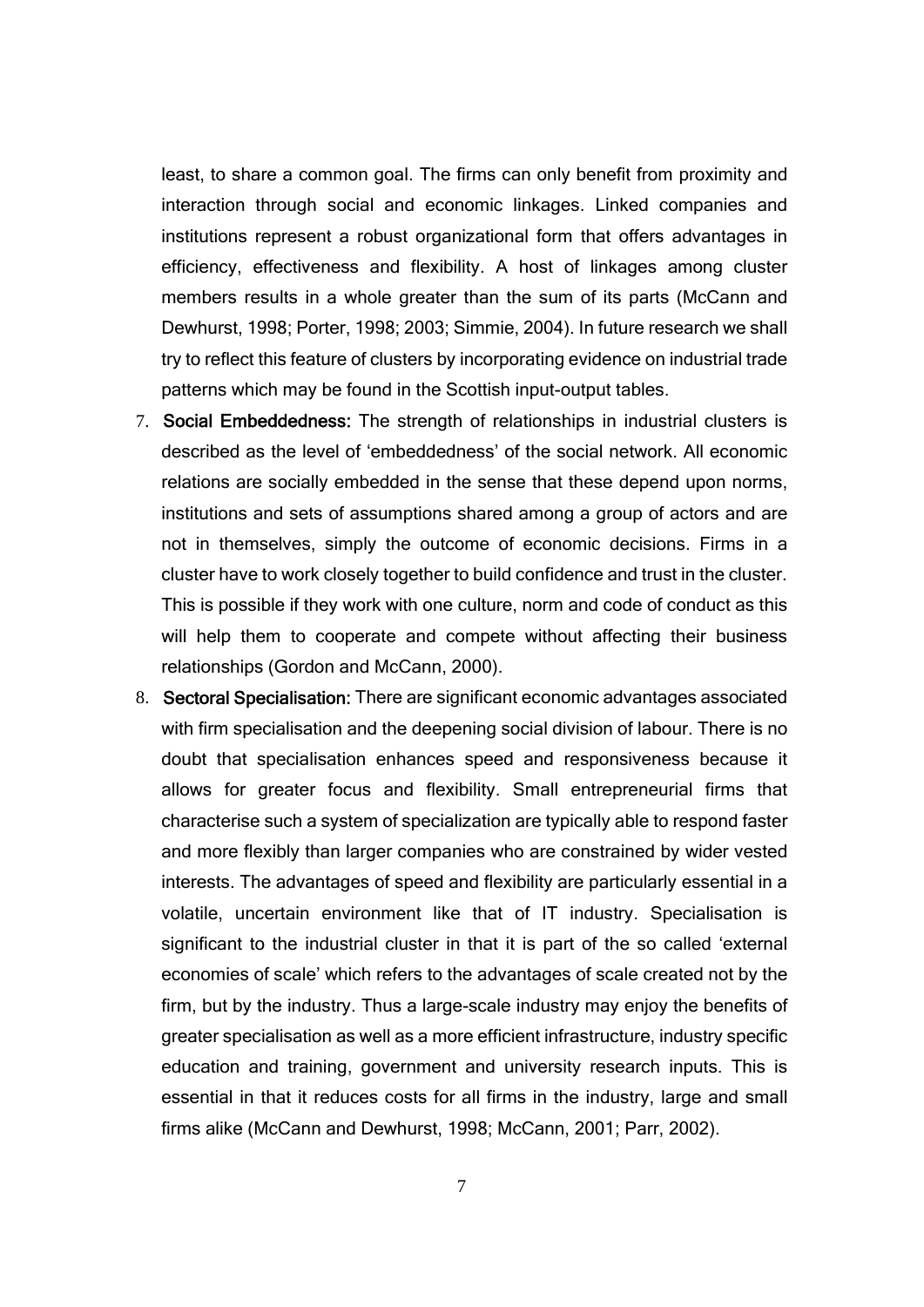9. Cooperation and Competition: Cooperation is the back-borne of an industrial cluster despite the presence of competition among the firms in a cluster. Firms in an industrial cluster can cooperate in seeking to get new work and may bid together on large projects. At times they may form consortia to access cheaper finance from both public and private money lenders. They may also jointly purchase materials and conduct or commission joint research but may compete as well (Newlands, 2003). Competition is dynamic and rests on innovation and the search for strategic differences. Knowledge in industrial clusters is created through increased competition and intensified rivalry (Porter, 1998 and 2003). The claim here is that rivalry between similar firms in an industrial cluster will be more intense, emotional and this creates a pressure for innovativeness in order to outsmart the local rivals (Malberg and Power, 2003). The argument here is that firms in a spatial proximity are more visible to each other and thus have the opportunity to observe, monitor and benchmark what their neighbours are doing thereby make them aware of the market trend at this enables them to react to market needs without paying for the information. It is free, easier and efficient of market researching. This also enables the firms with nearby rivals to be more innovative as they are able to see what they neighbours are doing than firms whose competitors are located elsewhere. The good thing about competition is that it increases innovation as well as productivity. It also promotes and stimulates the formation of new businesses which expands and strengthens the cluster itself (Simmie, 2004).

It is clear from the above list that there are many properties of clusters that we are not using to help identify industrial clusters within Scotland. To some extent therefore we may be guilty of identifying too many sectors as clusters. In some cases (for example Linkages) we hope to incorporate such a dimension in future research, however for many it would seem impossible to incorporate them fully into the identification process without trustworthy primary survey data.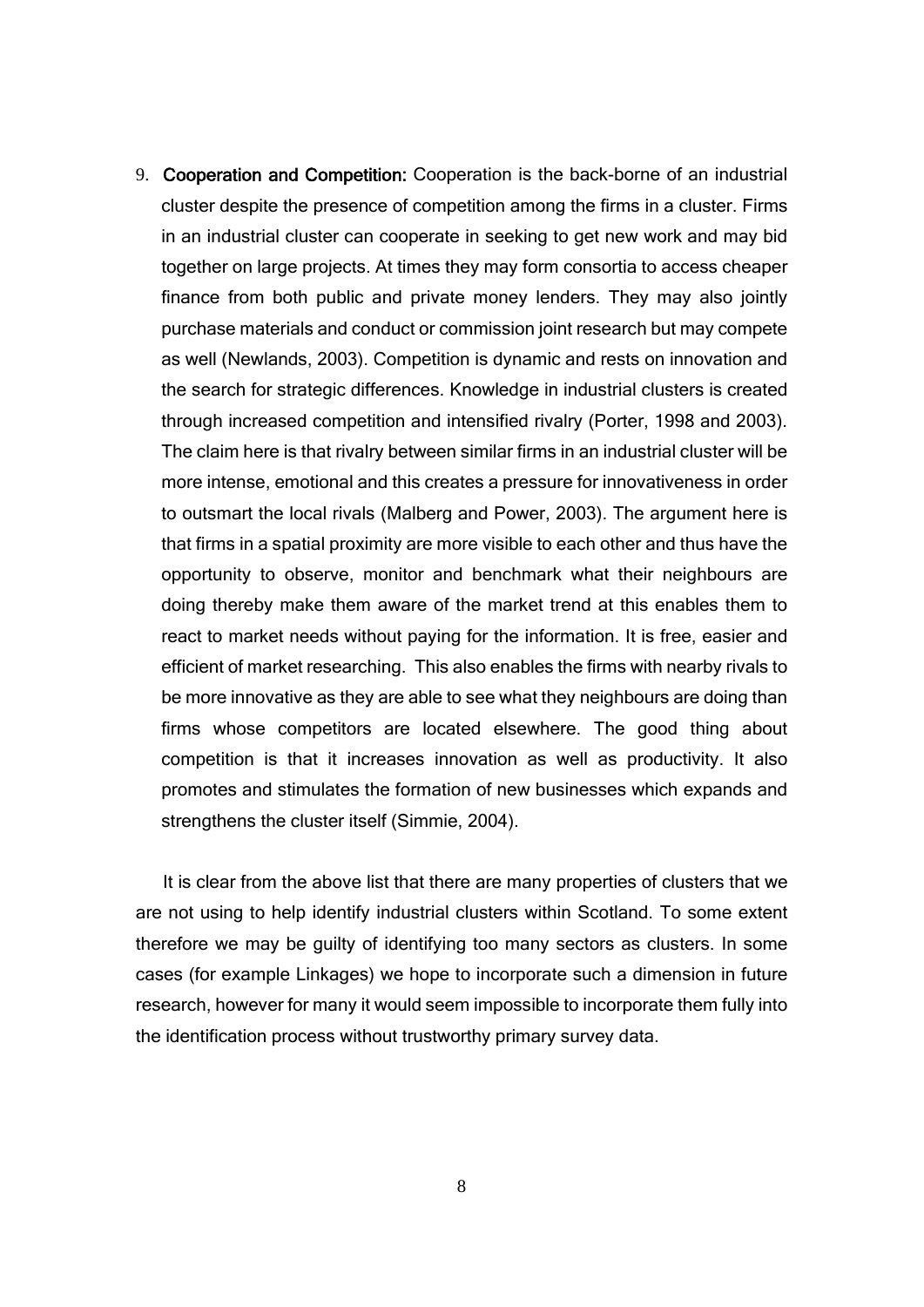### **Conclusion**

In this paper we have used the DTI methodology to attempt to identify industrial clusters at a travel-to-work area level within Scotland. Comparing our results with those obtained by the DTI suggests that the level of spatial disaggregation chosen appears to affect the results of the exercise. At the national level rather more clusters of activity are identified. In future work we would hope to examine what happens to the methodology at intermediate levels of spatial disaggregation. Further, examination of the relevant literature indicates that there are a number of possible properties of genuine industrial clusters that are not utilised in the DTI methodology. Whilst admitting that the incorporation of all of these aspects might be impossible in future it is hoped to incorporate some of them.

 The study mainly suggests that industrial clusters have a high-tech centred philosophy and tend to concentrate in urban areas rather than rural areas and therefore Scotland should seek to ensure that the identified industrial clusters are well nurtured in order to improve its competitiveness. The unfortunate thing is that the concentration of high technology industrial clusters, in the larger settlements such as Edinburgh, Glasgow and Aberdeen, will make it difficult for Scottish Executive to correct the long term employment decline in rural areas such as Highlands and Islands.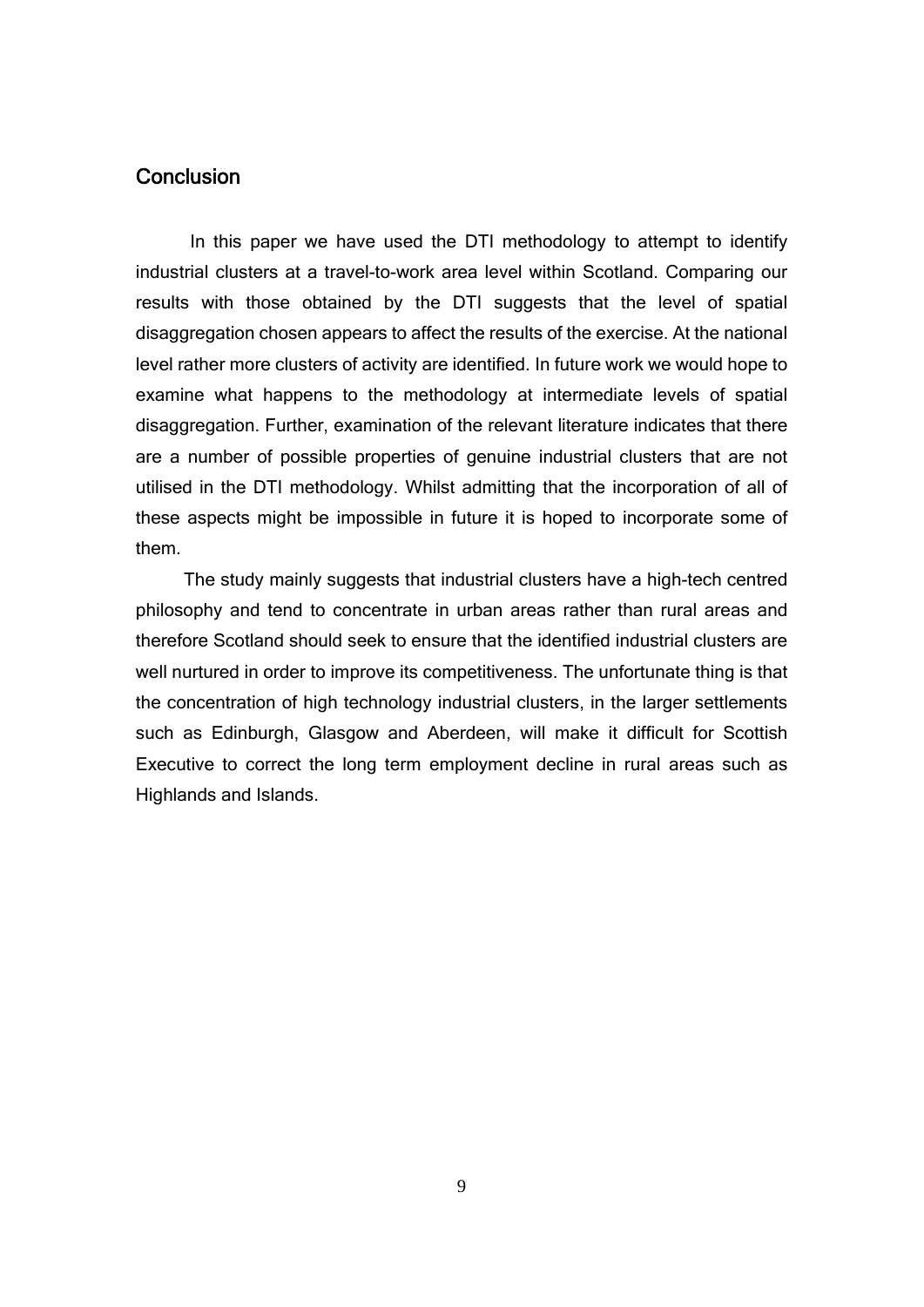## References

- Bathelt. H, Malberg. A and Maskell. P, (2004), "Clusters and Knowledge: Local buzz, Global pipelines and the Process of Knowledge creation", Progress in Human Geography, Vol.28, No. 1, 31-56
- Cumbers. A and MacKinnon. D (2004) "Introduction: Clusters in Urban and Regional Development", Urban Studies, Vol.41. Nos 5/6, 959-969
- DTI (2001) Business Clusters In The UK-A First Assessment, DTI Publications, London
- Gordon. I. R and McCann, P (2000) "Industrial Clusters; Complexes, Agglomeration and/or Social Networks?" Urban Studies, Vol.37. No.3, 513-532
- Grabher. G (2002a) "Fragile sector, robust practice; Project ecologies in new media" Environment and Planning A, Vol. 34 No 11. 1911-1926
- Ketels. C (2003) "The Development of the Cluster Concept-Present experiences and Further Developments" Paper presented at the NRW conference on clusters, Duisburg, Germany
- MacKinnon. D, Cumbers. A and Chapman. K (2002) "Learning, Innovation and Regional Development: A Critical appraisal of recent debates", *Progress in* Human Geography, Vol.26 No.3, 293-311
- Malberg. A and Power. D (2003), "(How) Do (Firms in) clusters Create Knowledge?", Industry and Innovation, Vol. 12, No. 4, 409-431
- Maskell. P and Lorenzen. M (2004), "The Cluster as Market Organisation", Urban Studies, Vol.41. Nos 5/6, 991-1009
- McCann. P and Dewhurst. J, H, Ll (1998) "Regional Size, Industrial Location and Input-Output Expenditure Coefficients" Regional Studies, Vol.32 No.5, 435-444
- Newlands. D (2003) "Competition and Cooperation in Industrial Clusters: The Implications for Public Policy", European Planning Studies, Vol. 11, No.5, 521-532
- Parr. J, B (2002) "Missing Elements in the Analysis of Agglomeration Economies",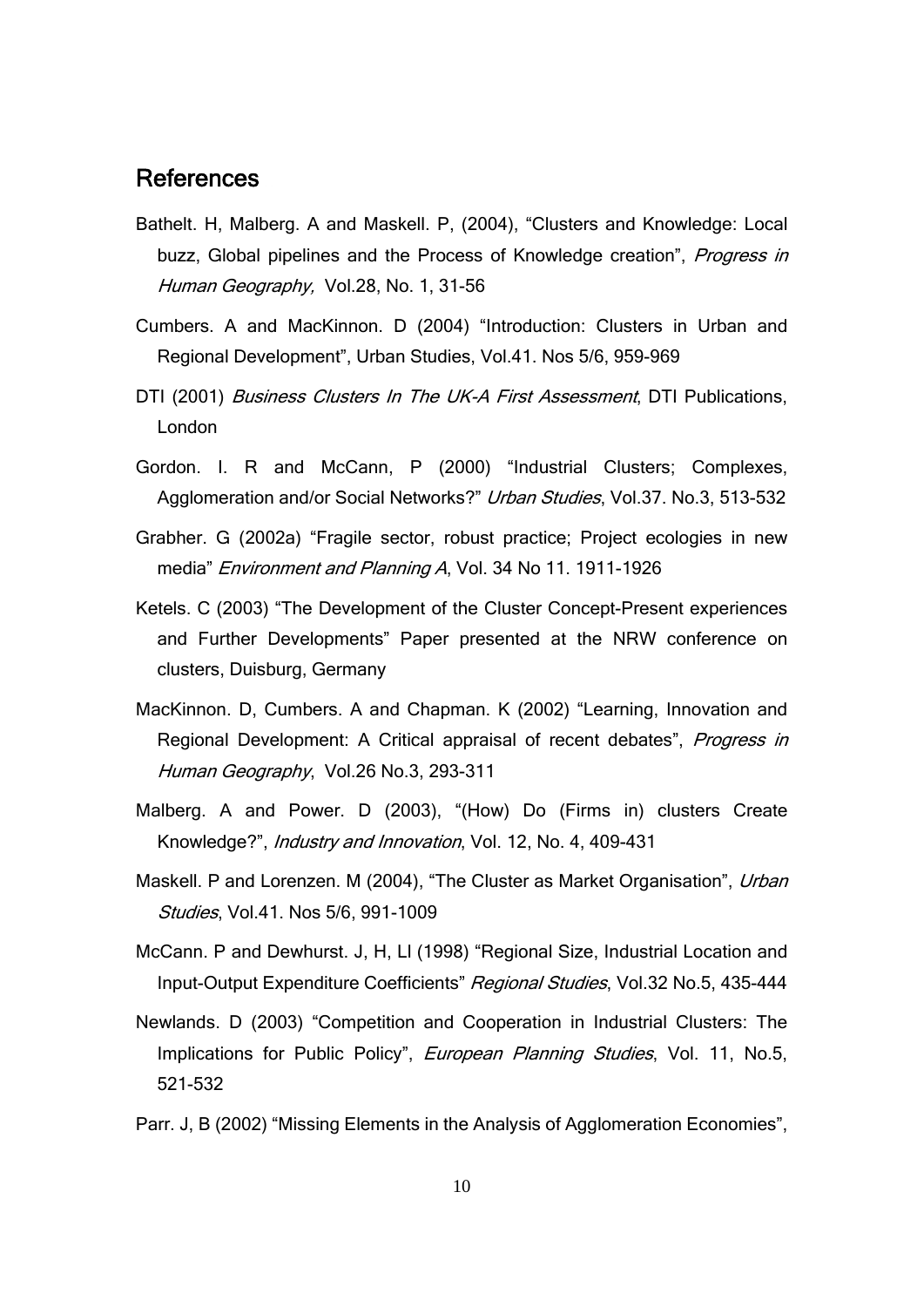International Regional Science Review; Vol.25, No.2: 151-168

- Perry. M (1999) "Clusters Last Stand", Planning Practice and Research, Vol.14, No.2, 149-152
- Porter, M (1998) "Clusters and the Economics of Competition", Harvard Business Review , Nov-Dec 1998, 77-90
- Porter. M (2003) "Locations, Clusters and Company Strategy" in Clark. G, Feldman. M and Gertler.M (Eds) The Oxford Handbook of Economic Geography, Oxford University Press
- Scottish Enterprise (1993) Scotland's Business Birth Rate, Scottish Enterprise, **Glasgow**
- Scottish Executive (2000) The Way Forward: Framework for Economic Development in Scotland, The Scottish Executive, Edinburgh
- Scottish Executive (2001a) A Smart Successful Scotland, The Scottish Executive Edinburgh
- Scottish Executive (2001b) Review of Strategic Planning: Consultation Paper, The Scottish Executive, Edinburgh
- Simmie. J (2004) "Innovation and Clustering in the Globalised International Economy", Urban Studies, Vol.41, Nos 5/6, 1095-1112
- Steiner, M (1998) "The Discreet Charm of Clusters: An Introduction" in Steiner, M (Eds) Clusters and Regional Specialisation: European Research in Regional Science Vol.8, Pion Limited, London
- Turok. I (2003) 'Cities, Clusters and Creative Industries: The Case of Film and Televiosion in Scotland' European Planning Studies. Vol.11 No.5. 549-565
- Wolfe.D, A and Gertler. M, C (2004) "Clusters from the Inside and Out: Local Dynamics and Global Linkages", Urban Studies, Vol. 41, Nos 5/6, 1071-1093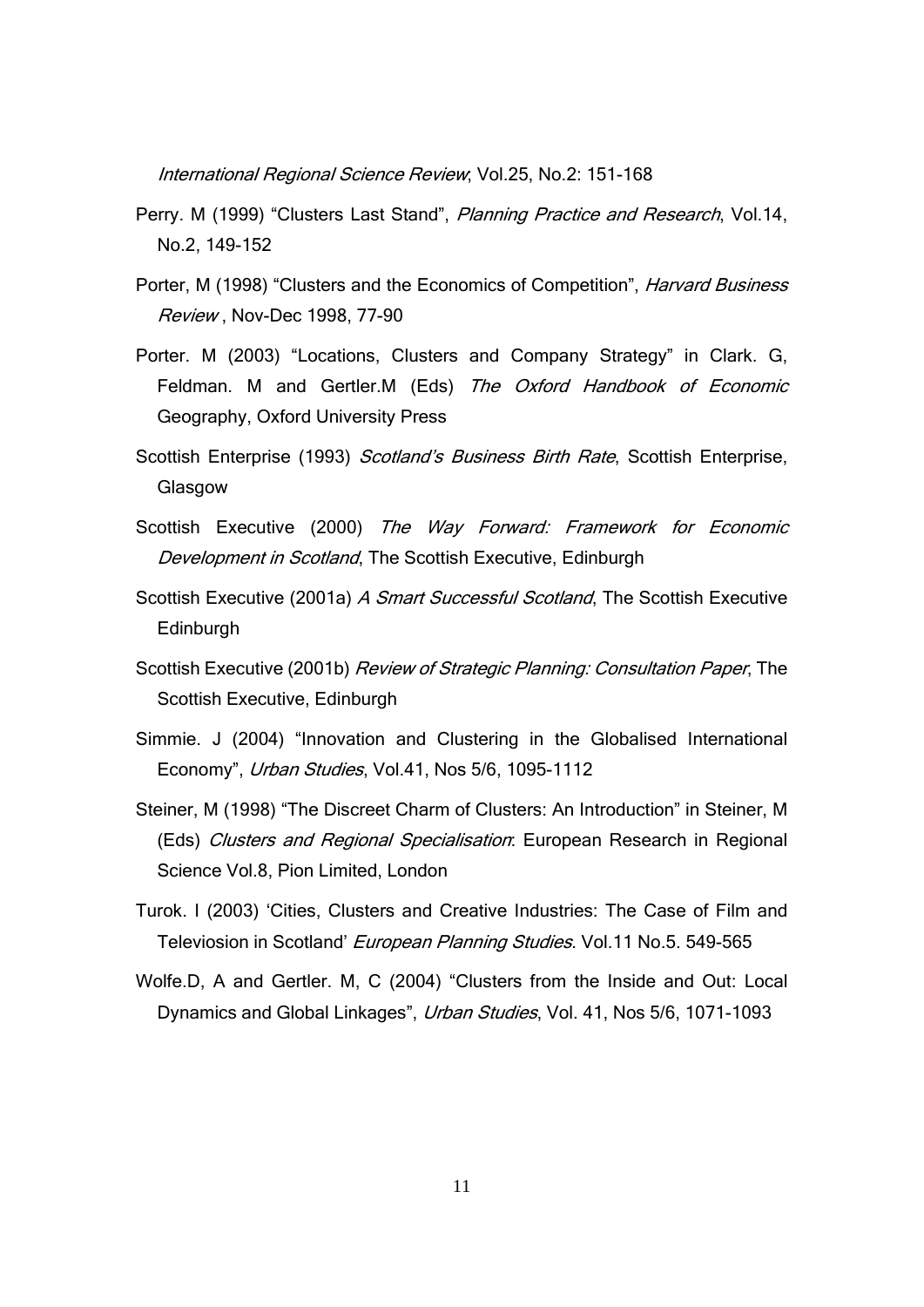#### **Figure 1: Methodology Flow Chart; adapted from DTI (2001).**